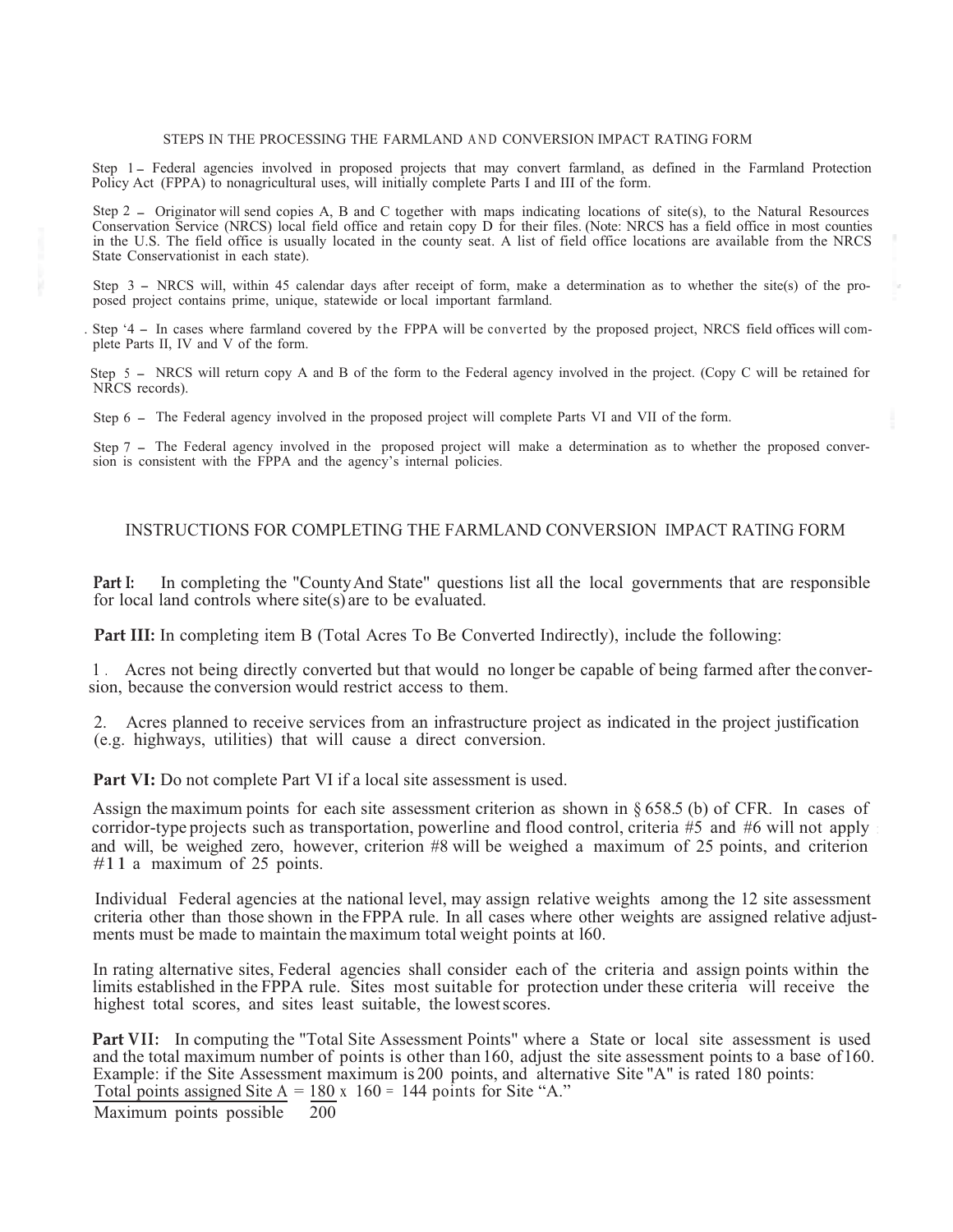# **Site Assessment Scoring for the Twelve Factors Used in FPPA**

The Site Assessment criteria used in the Farmland Protection Policy Act (FPPA) rule are designed to assess important factors other than the agricultural value of the land when determining which alternative sites should receive the highest level of protection from conversion to non agricultural uses.

Twelve factors are used for Site Assessment and ten factors for corridor-type sites. Each factor is listed in an outline form, without detailed definitions or guidelines to follow in the rating process. The purpose of this document is to expand the definitions of use of each of the twelve Site Assessment factors so that all persons can have a clear understanding as to what each factor is intended to evaluate and how points are assigned for given conditions.

In each of the 12 factors a number rating system is used to determine which sites deserve the most protection from conversion to non-farm uses. The higher the number value given to a proposed site, the more protection it will receive. The maximum scores are 10, 15 and 20 points, depending upon the relative importance of each particular question. If a question significantly relates to why a parcel of land should not be converted, the question has a maximum possible protection value of 20, whereas a question which does not have such a significant impact upon whether a site would be converted, would have fewer maximum points possible, for example 10.

The following guidelines should be used in rating the twelve Site Assessment criteria:

# **1. How much land is in non-urban use within a radius of 1.0 mile from where the project is intended?**

| More than 90 percent: | 15 points      |
|-----------------------|----------------|
| 90-20 percent:        | 14 to 1 points |
| Less than 20 percent: | 0 points       |

This factor is designed to evaluate the extent to which the area within one mile of the proposed site is non-urban area. For purposes of this rule, "non-urban" should include:

- Agricultural land (crop-fruit trees, nuts, oilseed)
- Range land
- Forest land
- Golf Courses
- Non paved parks and recreational areas
- Mining sites
- Farm Storage
- Lakes, ponds and other water bodies
- Rural roads, and through roads without houses or buildings
- Open space
- **Wetlands**
- Fish production
- Pasture or hayland

Urban uses include:

- Houses (other than farm houses)
- Apartment buildings
- Commercial buildings
- Industrial buildings
- Paved recreational areas (i.e. tennis courts)
- Streets in areas with 30 structures per 40 acres
- Gas stations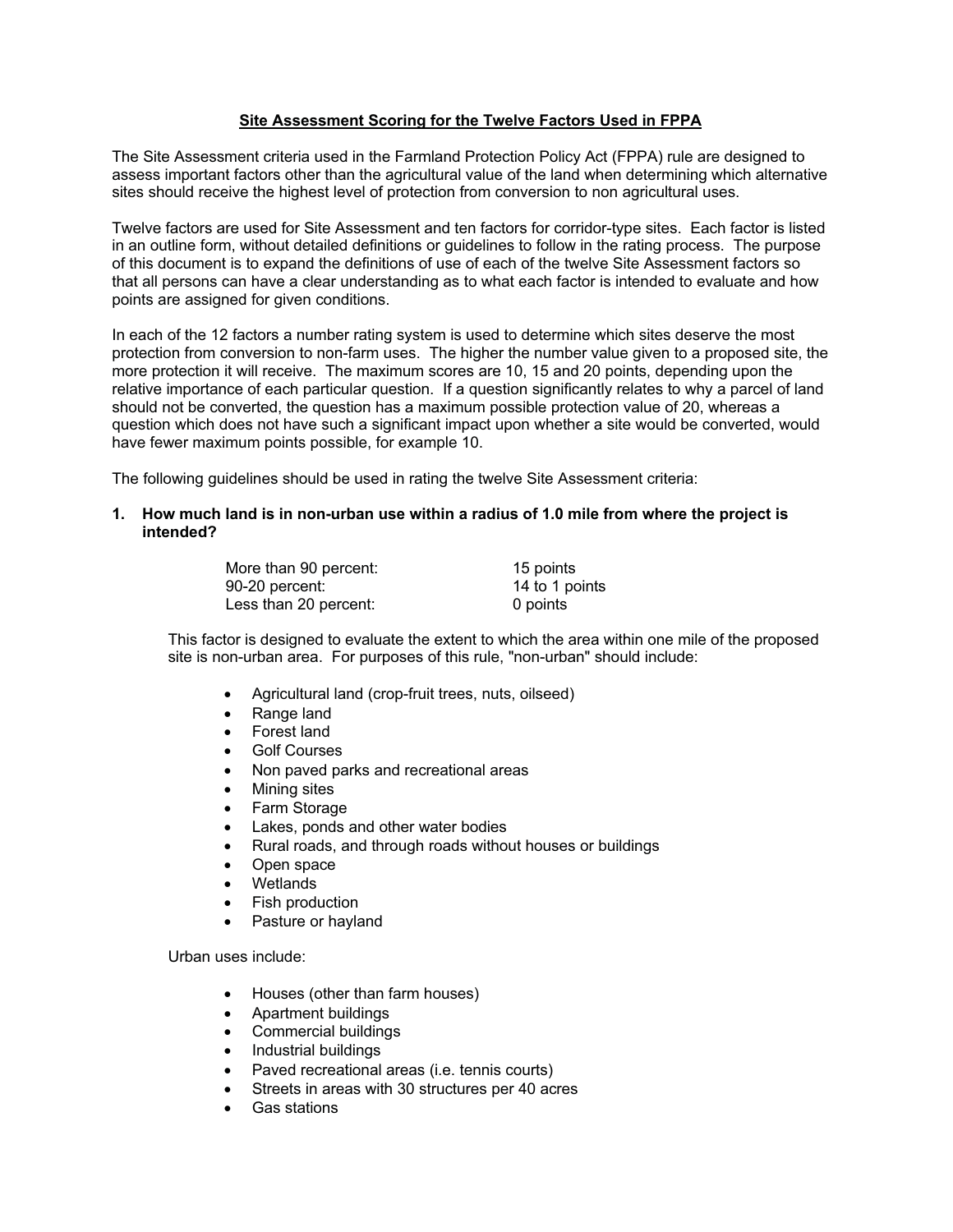- Equipment, supply stores
- Off-farm storage
- Processing plants
- Shopping malls
- Utilities/Services
- Medical buildings

In rating this factor, an area one-mile from the outer edge of the proposed site should be outlined on a current photo; the areas that are urban should be outlined. For rural houses and other buildings with unknown sizes, use 1 and 1/3 acres per structure. For roads with houses on only one side, use one half of road for urban and one half for non-urban.

The purpose of this rating process is to insure that the most valuable and viable farmlands are protected from development projects sponsored by the Federal Government. With this goal in mind, factor S1 suggests that the more agricultural lands surrounding the parcel boundary in question, the more protection from development this site should receive. Accordingly, a site with a large quantity of nonurban land surrounding it will receive a greater

number of points for protection from development. Thus, where more than 90 percent of the area around the proposed site (do not include the proposed site in this assessment) is non-urban, assign 15 points. Where 20 percent or less is

non-urban, assign 0 points. Where the area lies between 20 and 90 percent non-urban, assign appropriate points from 14 to 1, as noted below.

| <b>Percent Non-Urban Land</b> | Points         |
|-------------------------------|----------------|
| within 1 mile                 |                |
| 90 percent or greater         | 15             |
| 85 to 89 percent              | 14             |
| 80 to 84 percent              | 13             |
| 75 to 79 percent              | 12             |
| 70 to 74 percent              | 11             |
| 65 to 69 percent              | 10             |
| 60 to 64 percent              | 9              |
| 55 to 59 percent              | 8              |
| 50 to 54 percent              | $\overline{7}$ |
| 45 to 49 percent              | 6              |
| 40 to 44 percent              | 5              |
| 35 to 39 percent              | 4              |
| 30 to 24 percent              | 3              |
| 25 to 29 percent              | $\overline{2}$ |
| 21 to 24 percent              | 1              |
| 20 percent or less            | 0              |
|                               |                |

# **2. How much of the perimeter of the site borders on land in non-urban use?**

| More than 90 percent: | 10 points       |
|-----------------------|-----------------|
| 90 to 20 percent:     | 9 to 1 point(s) |
| Less than 20 percent: | 0 points        |

This factor is designed to evaluate the extent to which the land adjacent to the proposed site is nonurban use. Where factor #1 evaluates the general location of the proposed site, this factor evaluates the immediate perimeter of the site. The definition of urban and non-urban uses in factor #1 should be used for this factor.

In rating the second factor, measure the perimeter of the site that is in non-urban and urban use. Where more than 90 percent of the perimeter is in non-urban use, score this factor 10 points. Where less than 20 percent, assign 0 points. If a road is next to the perimeter, class the area according to the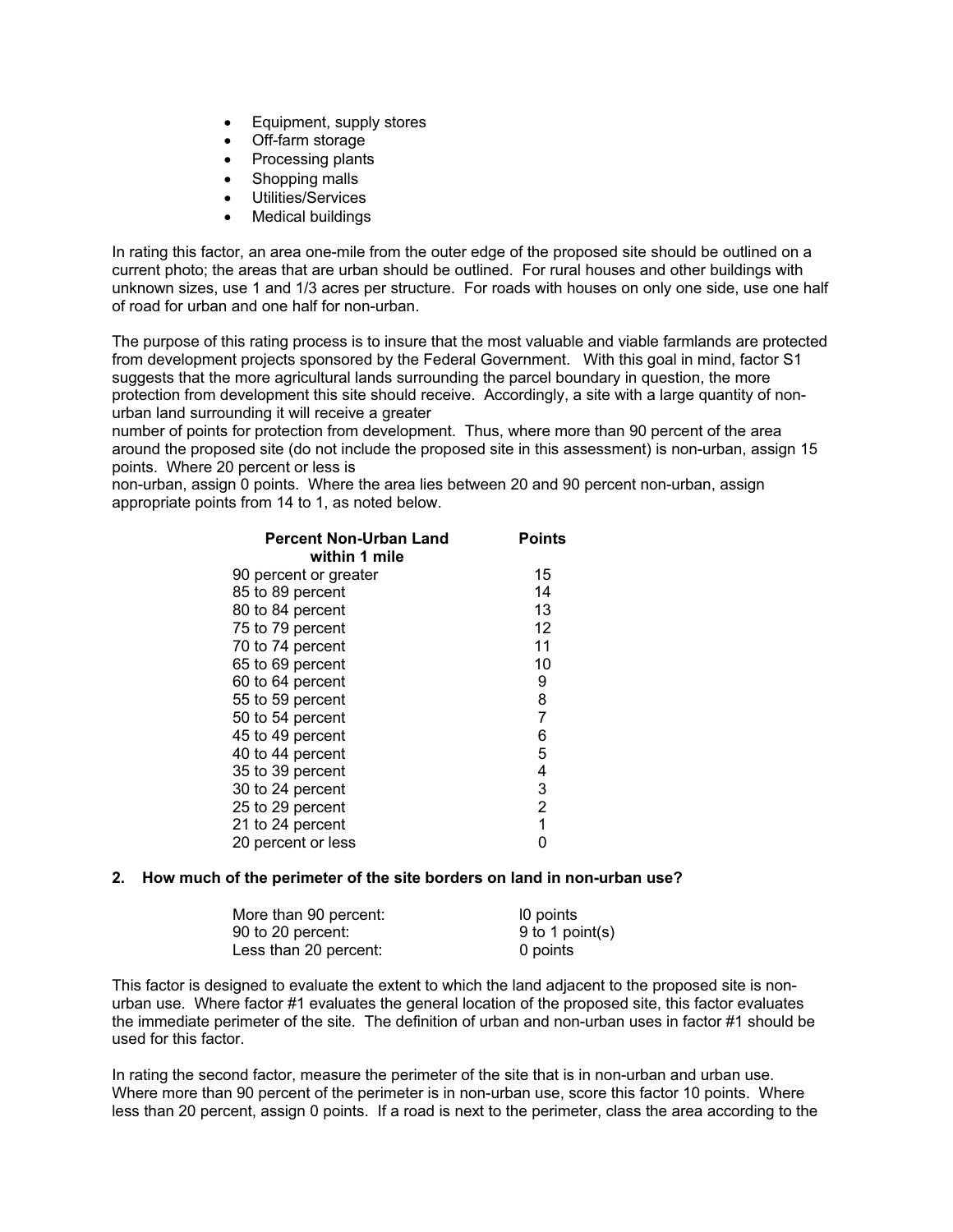use on the other side of the road for that area. Use 1 and 1/3 acre per structure if not otherwise known. Where 20 to 90 percent of the perimeter is non-urban, assign points as noted below:

| <b>Percentage of Perimeter</b><br><b>Bordering Land</b> | <b>Points</b>  |
|---------------------------------------------------------|----------------|
| 90 percent or greater                                   | 10             |
| 82 to 89 percent                                        | 9              |
| 74 to 81 percent                                        | 8              |
| 65 to 73 percent                                        | 7              |
| 58 to 65 percent                                        | 6              |
| 50 to 57 percent                                        | 5              |
| 42 to 49 percent                                        | 4              |
| 34 to 41 percent                                        | 3              |
| 27 to 33 percent                                        | $\overline{2}$ |
| 21 to 26 percent                                        | 1              |
| 20 percent or Less                                      |                |
|                                                         |                |

# **3. How much of the site has been farmed (managed for a scheduled harvest or timber activity) more than five of the last ten years?**

| More than 90 percent: | 20 points        |
|-----------------------|------------------|
| 90 to 20 percent:     | 19 to 1 point(s) |
| Less than 20 percent: | 0 points         |

This factor is designed to evaluate the extent to which the proposed conversion site has been used or managed for agricultural purposes in the past 10 years.

Land is being farmed when it is used or managed for food or fiber, to include timber products, fruit, nuts, grapes, grain, forage, oil seed, fish and meat, poultry and dairy products.

Land that has been left to grow up to native vegetation without management or harvest will be considered as abandoned and therefore not farmed. The proposed conversion site should be evaluated and rated according to the percent, of the site farmed.

If more than 90 percent of the site has been farmed 5 of the last 10 years score the site as follows:

| <b>Percentage of Site Farmed</b> | <b>Points</b> |
|----------------------------------|---------------|
| 90 percent or greater            | 20            |
| 86 to 89 percent                 | 19            |
| 82 to 85 percent                 | 18            |
| 78 to 81 percent                 | 17            |
| 74 to 77 percent                 | 16            |
| 70 to 73 percent                 | 15            |
| 66 to 69 percent                 | 14            |
| 62 to 65 percent                 | 13            |
| 58 to 61 percent                 | 12            |
| 54 to 57 percent                 | 11            |
| 50 to 53 percent                 | 10            |
| 46 to 49 percent                 | 9             |
| 42 to 45 percent                 | 8             |
| 38 to 41 percent                 | 7             |
| 35 to 37 percent                 | 6             |
| 32 to 34 percent                 | 5             |
| 29 to 31 percent                 | $\frac{4}{3}$ |
| 26 to 28 percent                 |               |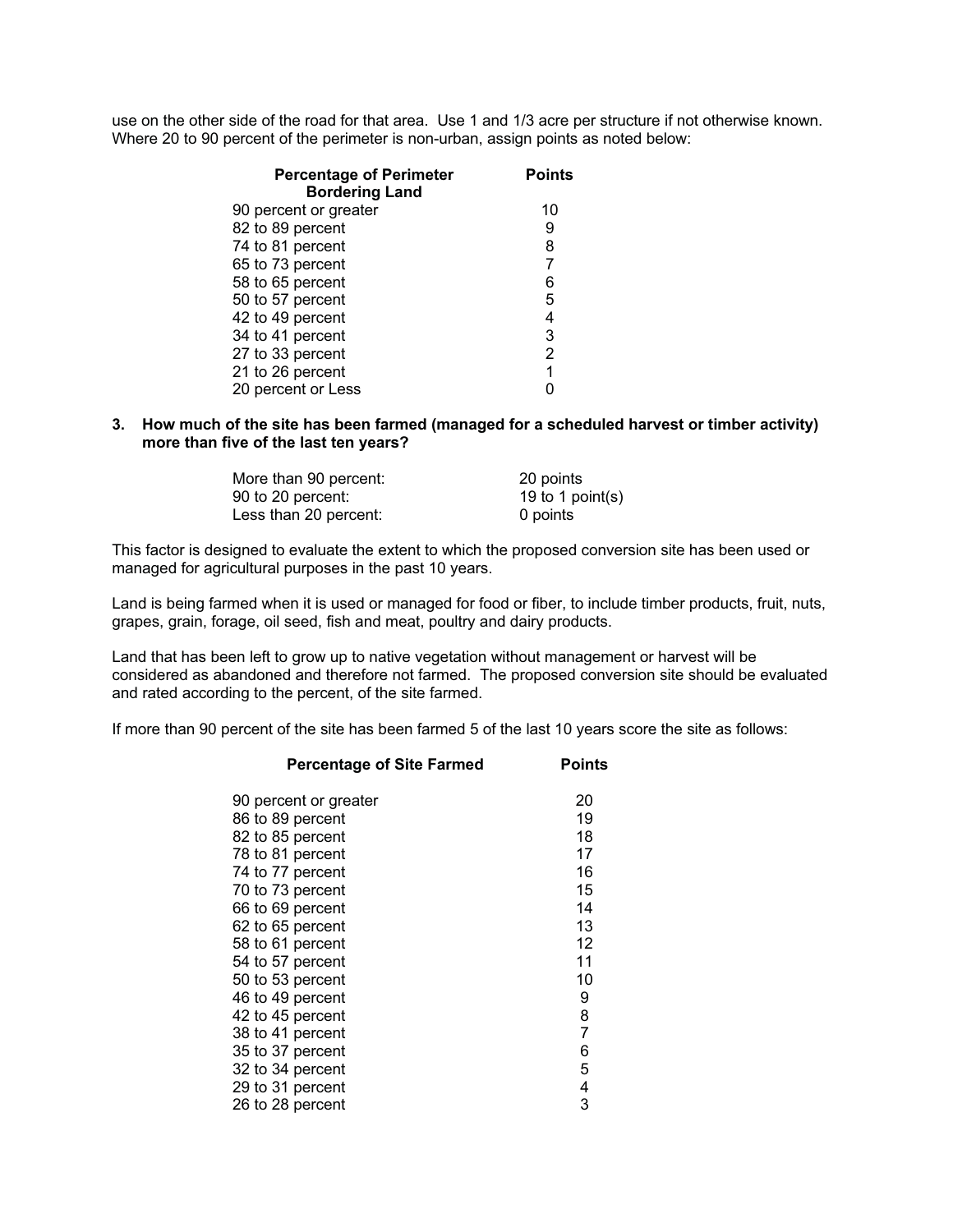| 23 to 25 percent                 |  |
|----------------------------------|--|
| 20 to 22 percent percent or Less |  |
| Less than 20 percent             |  |

# **4. Is the site subject to state or unit of local government policies or programs to protect farmland or covered by private programs to protect farmland?**

| Site is protected:     | 20 points |
|------------------------|-----------|
| Site is not protected: | 0 points  |

This factor is designed to evaluate the extent to which state and local government and private programs have made efforts to protect this site from conversion.

#### **State and local policies and programs to protect farmland include:**

#### **State Policies and Programs to Protect Farmland**

1. Tax Relief:

A. Differential Assessment: Agricultural lands are taxed on their agricultural use value, rather than at market value. As a result, farmers pay fewer taxes on their land, which helps keep them in business, and therefore helps to insure that the farmland will not be converted to nonagricultural uses.

- 1. Preferential Assessment for Property Tax: Landowners with parcels of land used for agriculture are given the privilege of differential assessment.
- 2. Deferred Taxation for Property Tax: Landowners are deterred from converting their land to nonfarm uses, because if they do so, they must pay back taxes at market value.
- 3. Restrictive Agreement for Property Tax: Landowners who want to receive Differential Assessment must agree to keep their land in - eligible use.
- B. Income Tax Credits

Circuit Breaker Tax Credits: Authorize an eligible owner of farmland to apply some or all of the property taxes on his or her farmland and farm structures as a tax credit against the owner's state income tax.

C. Estate and Inheritance Tax Benefits

Farm Use Valuation for Death Tax: Exemption of state tax liability to eligible farm estates.

2. "Right to farm" laws:

Prohibits local governments from enacting laws which will place restrictions upon normally accepted farming practices, for example, the generation of noise, odor or dust.

3. Agricultural Districting:

Wherein farmers voluntarily organize districts of agricultural land to be legally recognized geographic areas. These farmers receive benefits, such as protection from annexation, in exchange for keeping land within the district for a given number of years.

4. Land Use Controls: Agricultural Zoning.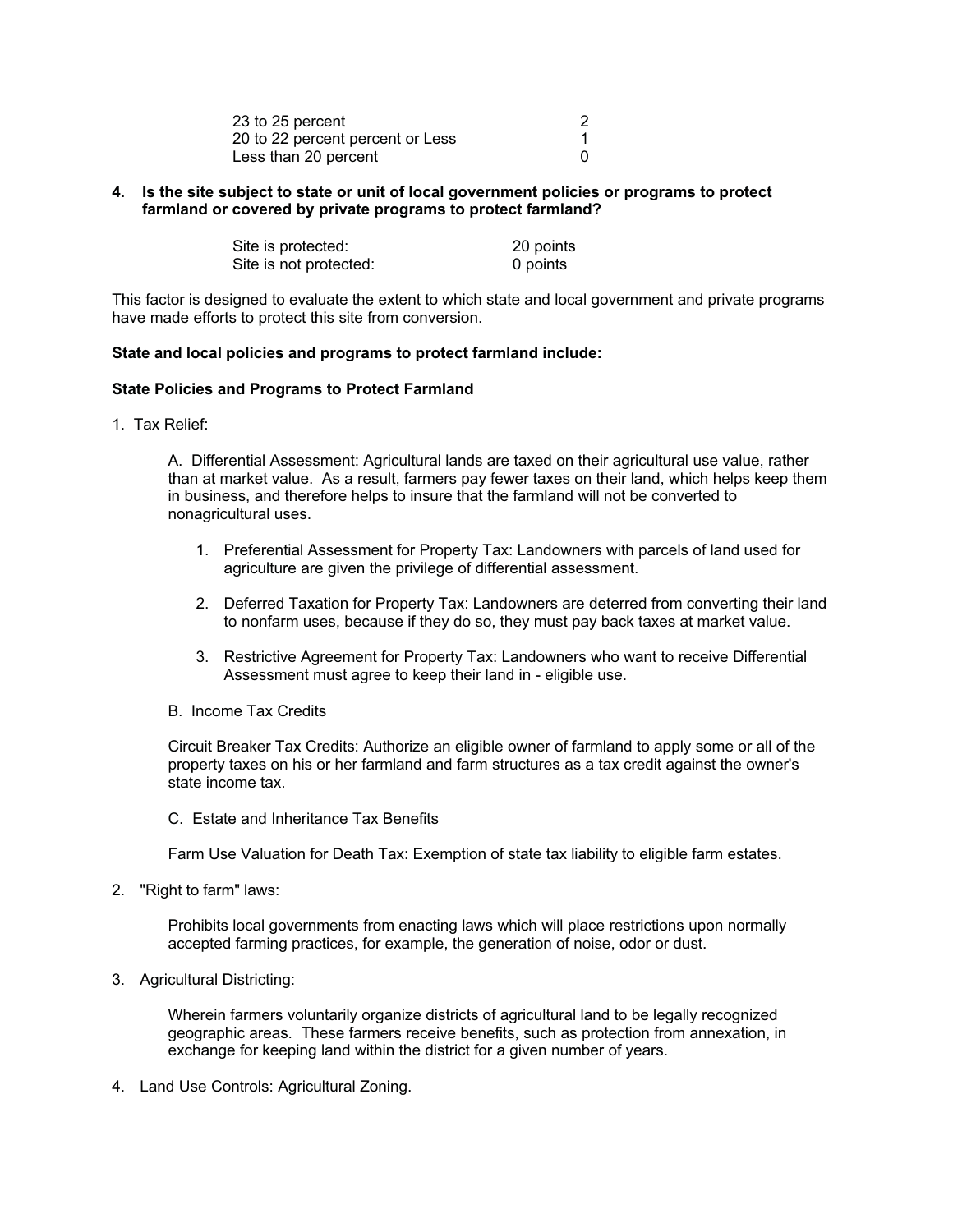Types of Agricultural Zoning Ordinances include:

A. Exclusive: In which the agricultural zone is restricted to only farm-related dwellings, with, for example, a minimum of 40 acres per dwelling unit.

B. Non-Exclusive: In which non-farm dwellings are allowed, but the density remains low, such as 20 acres per dwelling unit.

Additional Zoning techniques include:

- A. Slidinq Scale: This method looks at zoning according to the total size of the parcel owned. For example, the number of dwelling units per a given number of acres may change from county to county according to the existing land acreage to dwelling unit ratio of surrounding parcels of land within the specific area.
- B. Point System or Numerical Approach: Approaches land use permits on a case by case basis.

LESA: The LESA system (Land Evaluation-Site Assessment) is used as a tool to help assess options for land use on an evaluation of productivity weighed against commitment to urban development.

- C. Conditional Use: Based upon the evaluation on a case by case basis by the Board of Zoning Adjustment. Also may include the method of using special land use permits.
- 5. Development Rights:
	- A. Purchase of Development Rights (PDR): Where development rights are purchased by Government action.

Buffer Zoning Districts: Buffer Zoning Districts are an example of land purchased by Government action. This land is included in zoning ordinances in order to preserve and protect agricultural lands from non-farm land uses encroaching upon them.

- B. Transfer of Development Rights (TDR): Development rights are transferable for use in other locations designated as receiving areas. TDR is considered a locally based action (not state), because it requires a voluntary decision on the part of the individual landowners.
- 6. Governor's Executive Order: Policy made by the Governor, stating the importance of agriculture, and the preservation of agricultural lands. The Governor orders the state agencies to avoid the unnecessary conversion of important farmland to nonagricultural uses.
- 7. Voluntary State Programs:
	- A. California's Program of Restrictive Agreements and Differential Assessments: The California Land Conservation Act of 1965, commonly known as the Williamson Act, allows cities, counties and individual landowners to form agricultural preserves and enter into contracts for 10 or more years to insure that these parcels of land remain strictly for agricultural use. Since 1972 the Act has extended eligibility to recreational and open space lands such as scenic highway corridors, salt ponds and wildlife preserves. These contractually restricted lands may be taxed differentially for their real value. One hundredacre districts constitute the minimum land size eligible.

Suggestion: An improved version of the Act would state that if the land is converted after the contract expires, the landowner must pay the difference in the taxes between market value for the land and the agricultural tax value which he or she had been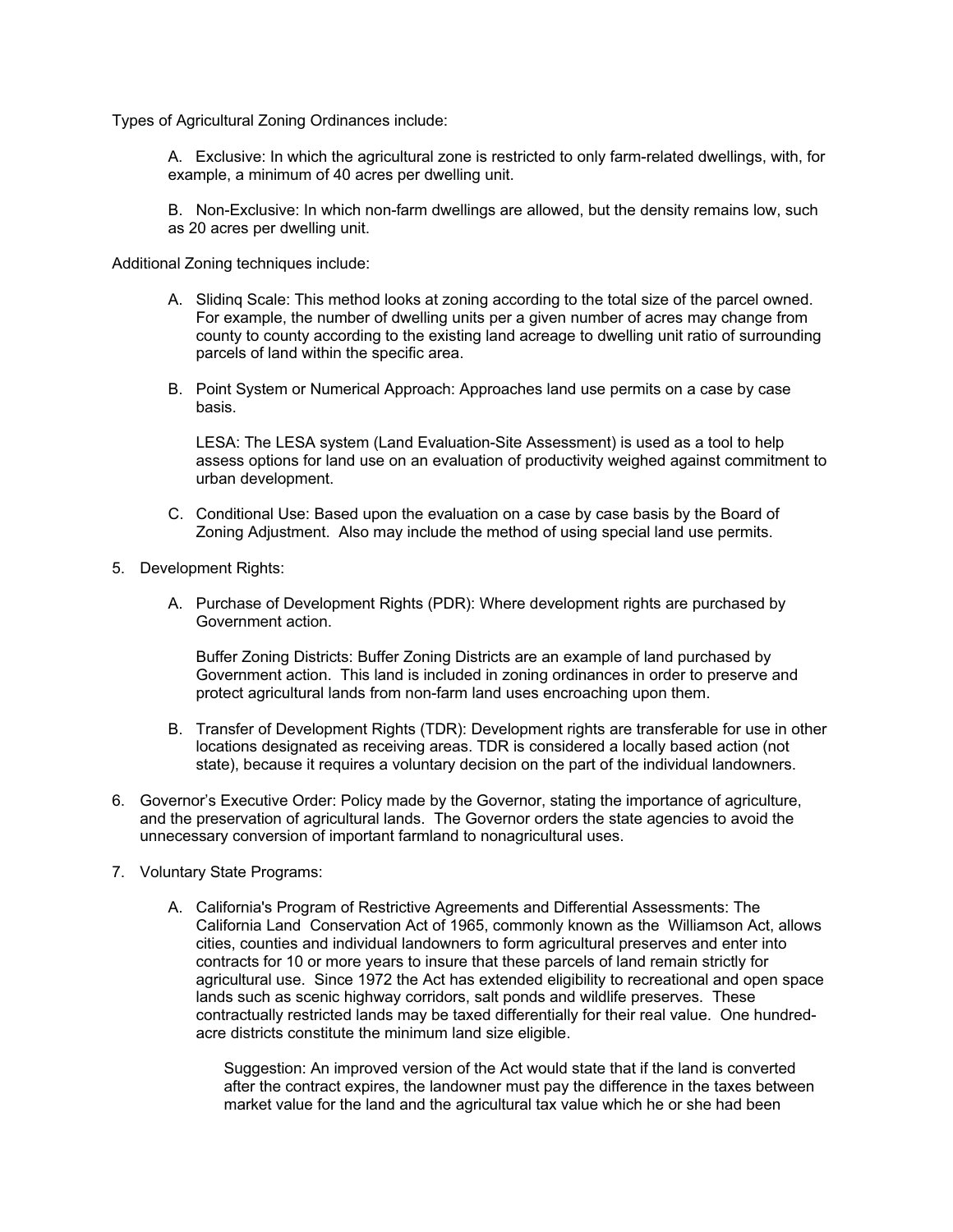paying under the Act. This measure would help to insure that farmland would not be converted after the 10 year period ends.

B. Maryland Agricultural Land Preservation Program: Agricultural landowners within agricultural districts have the opportunity to sell their development rights to the Maryland Land Preservation Foundation under the agreement that these landowners will not subdivide or develop their land for an initial period of five years. After five years the landowner may terminate the agreement with one year notice.

As is stated above under the California Williamson Act, the landowner should pay the back taxes on the property if he or she decides to convert the land after the contract expires, in order to discourage such conversions.

- C. Wisconsin Income Tax Incentive Program: The Wisconsin Farmland Preservation Program of December 1977 encourages local jurisdictions in Wisconsin to adopt agricultural preservation plans or exclusive agricultural district zoning ordinances in exchange for credit against state income tax and exemption from special utility assessment. Eligible candidates include local governments and landowners with at least 35 acres of land per dwelling unit in agricultural use and gross farm profits of at least \$6.000 per year, or \$18,000 over three years.
- 8. Mandatory State Programs:
	- A. The Environmental Control Act in the state of Vermont was adopted in 1970 by the Vermont State Legislature. The Act established an environmental board with 9 members (appointed by the Governor) to implement a planning process and a permit system to screen most subdivisions and development proposals according to specific criteria stated in the law. The planning process consists of an interim and a final Land Capability and Development Plan, the latter of which acts as a policy plan to control development. The policies are written in order to:
		- prevent air and water pollution;
		- protect scenic or natural beauty, historic sites and rare and irreplaceable natural areas; and
		- consider the impacts of growth and reduction of development on areas of primary agricultural soils.
	- B. The California State Coastal Commission: In 1976 the Coastal Act was passed to establish a permanent Coastal Commission with permit and planning authority The purpose of the Coastal Commission was and is to protect the sensitive coastal zone environment and its resources, while accommodating the social and economic needs of the state. The Commission has the power to regulate development in the coastal zones by issuing permits on a case by case basis until local agencies can develop their own coastal plans, which must be certified by the Coastal Commission.
	- C. Hawaii's Program of State Zoning: In 1961, the Hawaii State Legislature established Act 187, the Land Use Law, to protect the farmland and the welfare of the local people of Hawaii by planning to avoid "unnecessary urbanization". The Law made all state lands into four districts: agricultural, conservation, rural and urban. The Governor appointed members to a State Land Use Commission, whose duties were to uphold the Law and form the boundaries of the four districts. In addition to state zoning, the Land Use Law introduced a program of Differential Assessment, wherein agricultural landowners paid taxes on their land for its agricultural use value, rather than its market value.
	- D. The Oregon Land Use Act of 1973: This act established the Land Conservation and Development Commission (LCDC) to provide statewide planning goals and guidelines.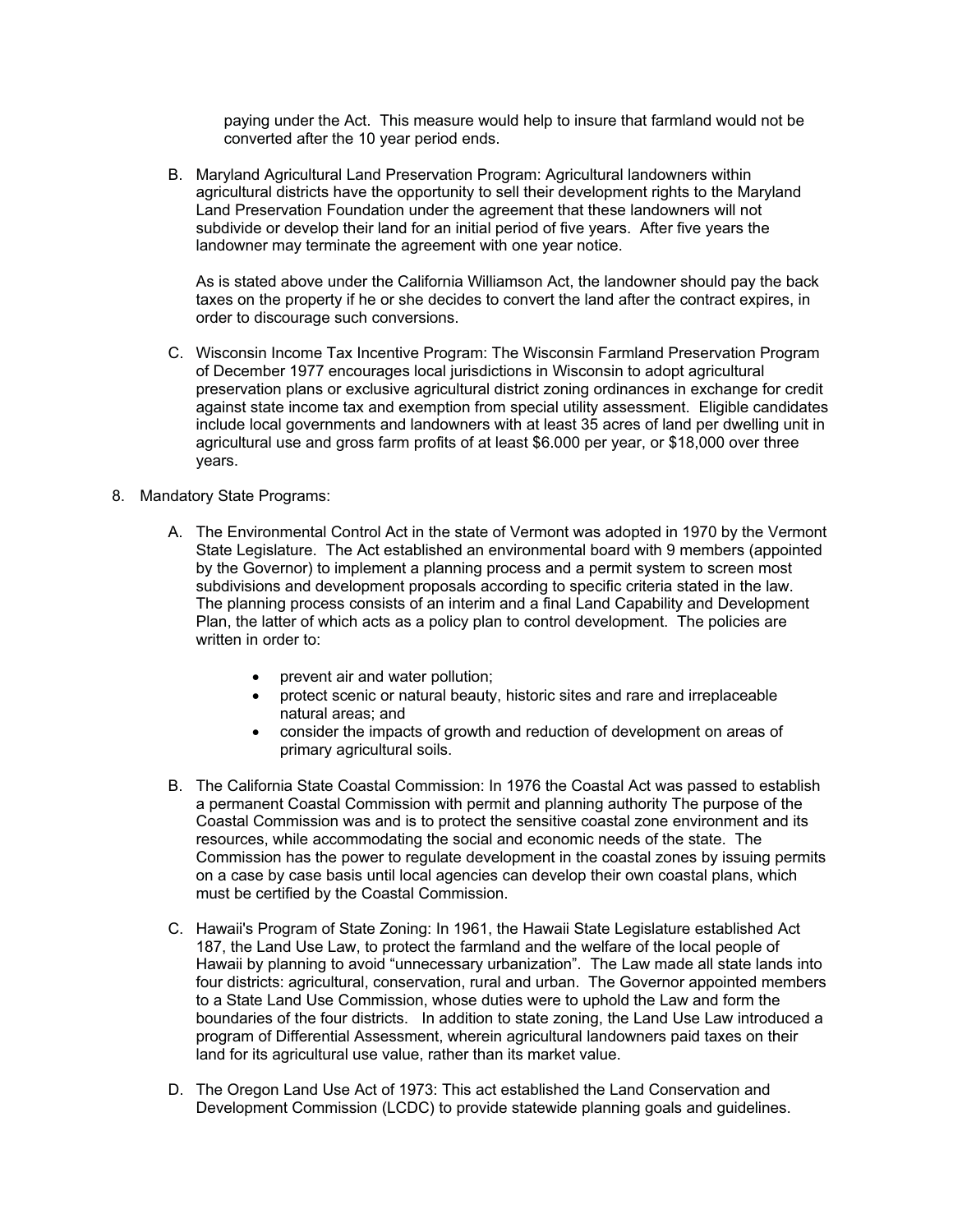Under this Act, Oregon cities and counties are each required to draw up a comprehensive plan, consistent with statewide planning goals. Agricultural land preservation is high on the list of state goals to be followed locally.

If the proposed site is subject to or has used one or more of the above farmland protection programs or policies, score the site 20 points. If none of the above policies or programs apply to this site, score 0 points.

#### **5. How close is the site to an urban built-up area?**

| The site is 2 miles or more from an       | 15 points |
|-------------------------------------------|-----------|
| urban built-up area                       |           |
| The site is more than 1 mile but less     | 10 points |
| than 2 miles from an urban built-up area  |           |
| The site is less than 1 mile from, but is | 5 points  |
| not adjacent to an urban built-up area    |           |
| The site is adjacent to an urban built-up | 0 points  |
| area                                      |           |

This factor is designed to evaluate the extent to which the proposed site is located next to an existing urban area. The urban built-up area must be 2500 population. The measurement from the built-up area should be made from the point at which the density is 30 structures per 40 acres and with no open or non-urban land existing between the major built-up areas and this point. Suburbs adjacent to cities or urban built-up areas should be considered as part of that urban area.

For greater accuracy, use the following chart to determine how much protection the site should receive according to its distance from an urban area. See chart below:

| <b>Distance From Perimeter</b><br>of Site to Urban Area | <b>Points</b>  |
|---------------------------------------------------------|----------------|
| More than 10.560 feet                                   | 15             |
| 9,860 to 10,559 feet                                    | 14             |
| 9,160 to 9,859 feet                                     | 13             |
| 8,460 to 9,159 feet                                     | 12             |
| 7,760 to 8,459 feet                                     | 11             |
| 7,060 to 7,759 feet                                     | 10             |
| 6,360 to 7,059 feet                                     | 9              |
| 5,660 to 6,359 feet                                     | 8              |
| 4,960 to 5,659 feet                                     | 7              |
| 4,260 to 4,959 feet                                     | 6              |
| 3,560 to 4,259 feet                                     | 5              |
| 2.860 to 3.559 feet                                     | 4              |
| 2,160 to 2,859 feet                                     | 3              |
| 1,460 to 2,159 feet                                     | $\overline{2}$ |
| 760 to 1,459 feet                                       | $\overline{1}$ |
| Less than 760 feet (adjacent)                           | N              |

**6. How close is the site to water lines, sewer lines and/or other local facilities and services whose capacities and design would promote nonagricultural use?**

| None of the services exist nearer than    | 15 points |
|-------------------------------------------|-----------|
| 3 miles from the site                     |           |
| Some of the services exist more than      | 10 points |
| one but less than 3 miles from the site   |           |
| All of the services exist within 1/2 mile | 0 points  |
| of the site                               |           |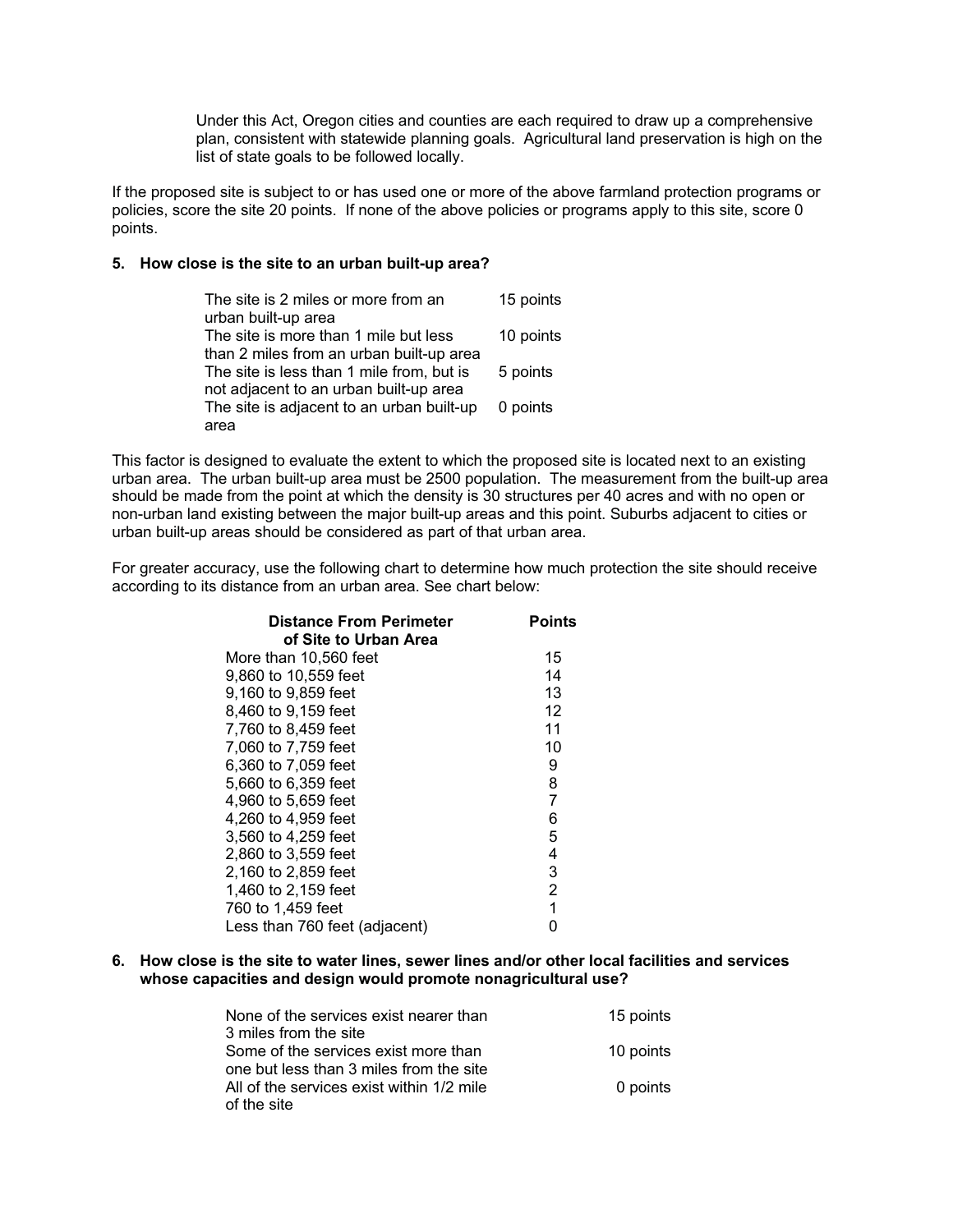This question determines how much infrastructure (water, sewer, etc.) is in place which could facilitate nonagricultural development. The fewer facilities in place, the more difficult it is to develop an area. Thus, if a proposed site is further away from these services (more than 3 miles distance away), the site should be awarded the highest number of points (15). As the distance of the parcel of land to services decreases, the number of points awarded declines as well. So, when the site is equal to or further than 1 mile but less than 3 miles away from services, it should be given 10 points. Accordingly, if this distance is 1/2 mile to less than 1 mile, award 5 points; and if the distance from land to services is less than 1/2 mile, award 0 points.

Distance to public facilities should be measured from the perimeter of the parcel in question to the nearest site(s) where necessary facilities are located. If there is more than one distance (i.e. from site to water and from site to sewer), use the average distance (add all distances and then divide by the number of different distances to get the average).

Facilities which could promote nonagricultural use include:

- Water lines
- Sewer lines
- Power lines
- Gas lines
- Circulation (roads)
- Fire and police protection
- Schools

**7. Is the farm unit(s) containing the site (before the project) as large as the average-size farming unit in the county? (Average farm sizes in each county are available from the NRCS field offices in each state. Data are from the latest available Census of Agriculture, Acreage of Farm Units in Operation with \$1,000 or more in sales.)**

> As large or larger: 10 points Below average: Deduct 1 point for each 5 percent below the average, down to 0 points if 50 percent or more is below average 9 to 0 points

This factor is designed to determine how much protection the site should receive, according to its size in relation to the average size of farming units within the county. The larger the parcel of land, the more agricultural use value the land possesses, and vice versa. Thus, if the farm unit is as large or larger than the county average, it receives the maximum number of points (10). The smaller the parcel of land compared to the county average, the fewer number of points given. Please see below:

| <b>Parcel Size in Relation to Average County</b><br><b>Size</b> | <b>Points</b> |
|-----------------------------------------------------------------|---------------|
|                                                                 |               |
| Same size or larger than average (I00 percent)                  | 10            |
| 95 percent of average                                           | 9             |
| 90 percent of average                                           | 8             |
| 85 percent of average                                           | 7             |
| 80 percent of average                                           | 6             |
| 75 percent of average                                           | 5             |
| 70 percent of average                                           | 4             |
| 65 percent of average                                           | 3             |
| 60 percent of average                                           | 2             |
| 55 percent of average                                           | 1             |
| 50 percent or below county average                              |               |
|                                                                 |               |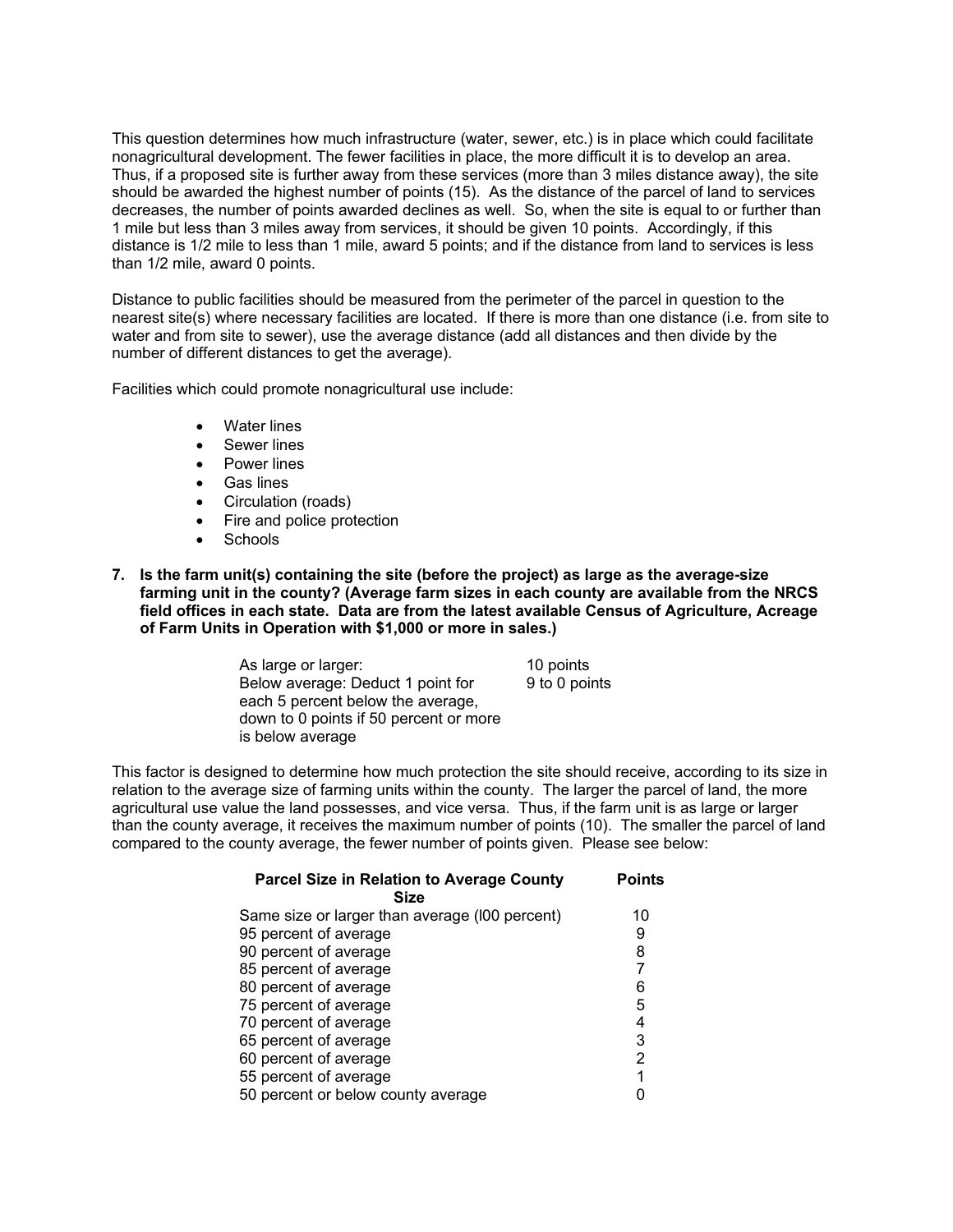State and local Natural Resources Conservation Service offices will have the average farm size information, provided by the latest available Census of Agriculture data

#### **8. If this site is chosen for the project, how much of the remaining land on the farm will become non-farmable because of interference with land patterns?**

| Acreage equal to more than 25 percent of acres directly                                                                                 | 10 points |
|-----------------------------------------------------------------------------------------------------------------------------------------|-----------|
| converted by the project<br>Acreage equal to between 25 and 5 percent of the acres 9 to 1 point(s)<br>directly converted by the project |           |
| Acreage equal to less than 5 percent of the acres<br>directly converted by the project                                                  | 0 points  |

This factor tackles the question of how the proposed development will affect the rest of the land on the farm The site which deserves the most protection from conversion will receive the greatest number of points, and vice versa. For example, if the project is small, such as an extension on a house, the rest of the agricultural land would remain farmable, and thus a lower number of points is given to the site. Whereas if a large-scale highway is planned, a greater portion of the land (not including the site) will become non-farmable, since access to the farmland will be blocked; and thus, the site should receive the highest number of points (10) as protection from conversion

Conversion uses of the Site Which Would Make the Rest of the Land Non-Farmable by Interfering with Land Patterns

Conversions which make the rest of the property nonfarmable include any development which blocks accessibility to the rest of the site Examples are highways, railroads, dams or development along the front of a site restricting access to the rest of the property.

The point scoring is as follows:

| <b>Amount of Land Not Including the</b><br><b>Site Which Will Become Non-</b> | <b>Points</b> |
|-------------------------------------------------------------------------------|---------------|
| Farmable                                                                      |               |
| 25 percent or greater                                                         | 10            |
| 23 - 24 percent                                                               | 9             |
| 21 - 22 percent                                                               | 8             |
| 19 - 20 percent                                                               |               |
| 17 - 18 percent                                                               | 6             |
| 15 - 16 percent                                                               | 5             |
| 13 - 14 percent                                                               | 4             |
| 11 - 12 percent                                                               | 3             |
| 9 - 11 percent                                                                | 2             |
| 6 - 8 percent                                                                 | 1             |
| 5 percent or less                                                             |               |

#### **9. Does the site have available adequate supply of farm support services and markets, i.e., farm suppliers, equipment dealers, processing and storage facilities and farmer's markets?**

| All required services are available  | 5 points        |
|--------------------------------------|-----------------|
| Some required services are available | 4 to 1 point(s) |
| No required services are available   | 0 points        |

This factor is used to assess whether there are adequate support facilities, activities and industry to keep the farming business in business. The more support facilities available to the agricultural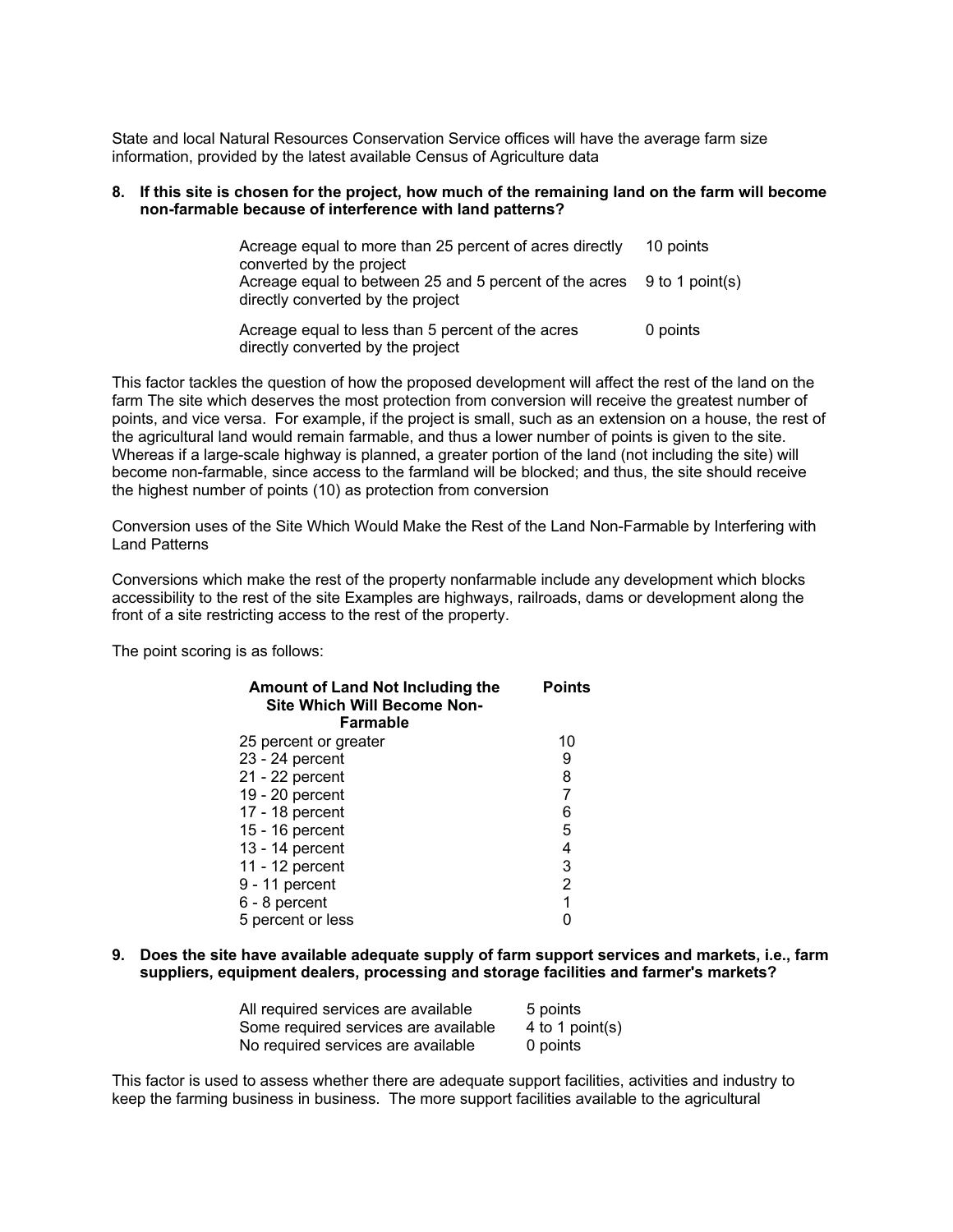landowner, the more feasible it is for him or her to stay in production. In addition, agricultural support facilities are compatible with farmland. This fact is important, because some land uses are not compatible; for example, development next to farmland cam be dangerous to the welfare of the agricultural land, as a result of pressure from the neighbors who often do not appreciate the noise, smells and dust intrinsic to farmland. Thus, when all required agricultural support services are available, the maximum number of points (5) are awarded. When some services are available, 4 to 1 point(s) are awarded; and consequently, when no services are available, no points are given. See below:

| <b>Percent of</b>         | <b>Points</b> |
|---------------------------|---------------|
| <b>Services Available</b> |               |
| 100 percent               | 5             |
| 75 to 99 percent          |               |
| 50 to 74 percent          | 3             |
| 25 to 49 percent          | 2             |
| 1 to 24 percent           | 1             |
| No services               |               |

**10. Does the site have substantial and well-maintained on farm investments such as barns, other storage buildings, fruit trees and vines, field terraces, drainage, irrigation, waterways, or other soil and water conservation measures?**

| High amount of on-farm investment | 20 points        |
|-----------------------------------|------------------|
| Moderate amount of non-farm       | 19 to 1 point(s) |
| investment                        |                  |
| No on-farm investments            | 0 points         |

This factor assesses the quantity of agricultural facilities in place on the proposed site. If a significant agricultural infrastructure exists, the site should continue to be used for farming, and thus the parcel will receive the highest amount of points towards protection from conversion or development. If there is little on farm investment, the site will receive comparatively less protection. See-below:

| <b>Amount of On-farm Investment</b> | Points         |
|-------------------------------------|----------------|
| As much or more than necessary to   | 20             |
| maintain production (100 percent)   |                |
|                                     |                |
| 95 to 99 percent                    | 19             |
| 90 to 94 percent                    | 18             |
| 85 to 89 percent                    | 17             |
| 80 to 84 percent                    | 16             |
| 75 to 79 percent                    | 15             |
| 70 to 74 percent                    | 14             |
| 65 to 69 percent                    | 13             |
| 60 to 64 percent                    | 12             |
| 55 to 59 percent                    | 11             |
| 50 to 54 percent                    | 10             |
| 45 to 49 percent                    | 9              |
| 40 to 44 percent                    | 8              |
| 35 to 39 percent                    | $\overline{7}$ |
| 30 to 34 percent                    | 6              |
| 25 to 29 percent                    | 5              |
| 20 to 24 percent                    | 4              |
| 15 to 19 percent                    | 3              |
| 10 to 14 percent                    | $\overline{2}$ |
| 5 to 9 percent                      | $\mathbf{1}$   |
| 0 to 4 percent                      | 0              |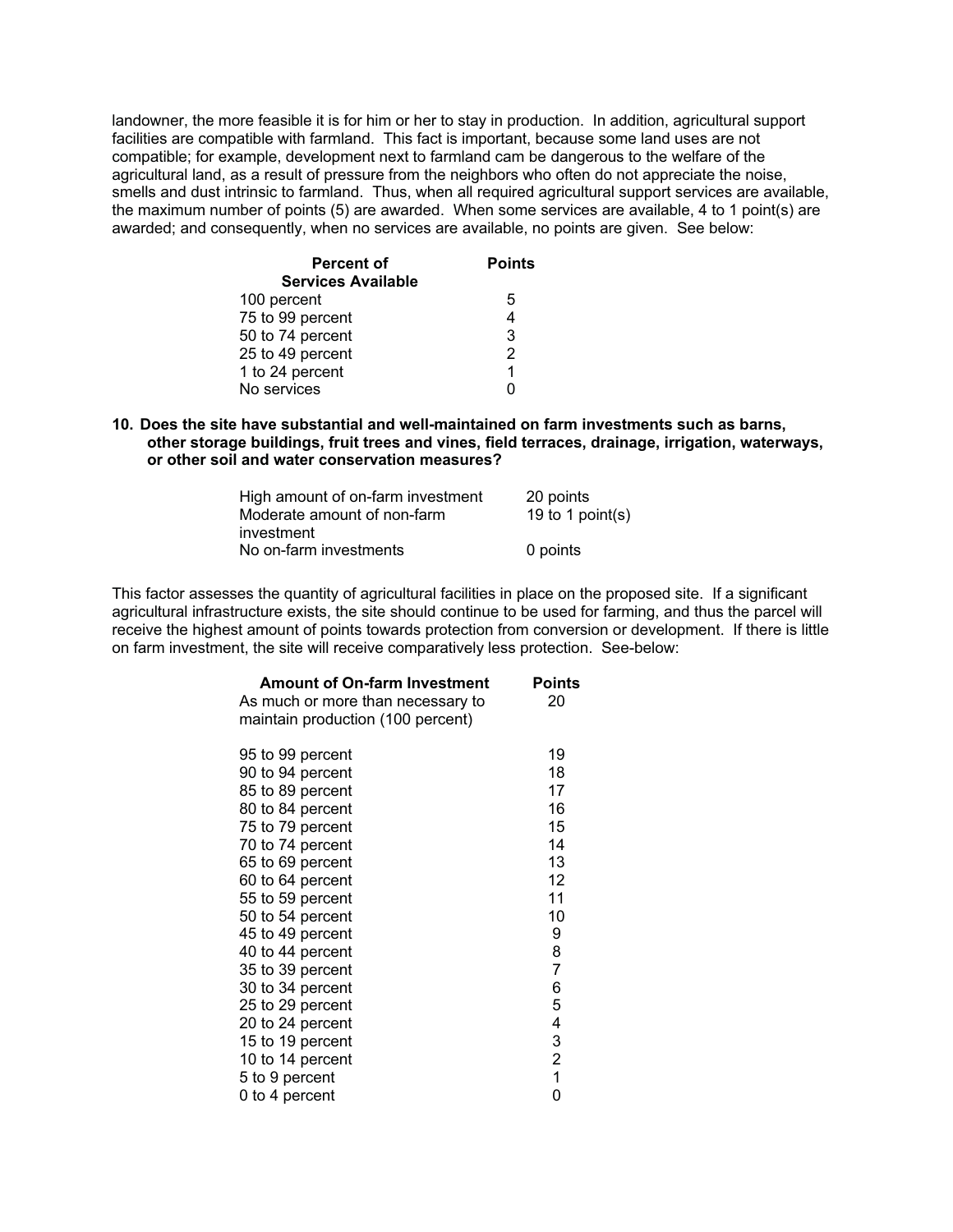**11. Would the project at this site, by converting farmland to nonagricultural use, reduce the support for farm support services so as to jeopardize the continued existence of these support services and thus, the viability of the farms remaining in the area?**

| Substantial reduction in demand for support | 10 points       |
|---------------------------------------------|-----------------|
| services if the site is converted           |                 |
| Some reduction in demand for support        | 9 to 1 point(s) |
| services if the site is converted           |                 |
| No significant reduction in demand for      | 0 points        |
| support services if the site is converted   |                 |

This factor determines whether there are other agriculturally related activities, businesses or jobs dependent upon the working of the pre-converted site in order for the others to remain in production. The more people and farming activities relying upon this land, the more protection it should receive from conversion. Thus, if a substantial reduction in demand for support services were to occur as a result of conversions, the proposed site would receive a high score of 10; some reduction in demand would receive 9 to 1 point(s), and no significant reduction in demand would receive no points.

Specific points are outlined as follows:

| <b>Amount of Reduction in Support</b><br><b>Services if Site is Converted to</b> | <b>Points</b>  |
|----------------------------------------------------------------------------------|----------------|
| <b>Nonagricultural Use</b>                                                       |                |
| Substantial reduction (100 percent)                                              | 10             |
| 90 to 99 percent                                                                 | 9              |
| 80 to 89 percent                                                                 | 8              |
| 70 to 79 percent                                                                 | 7              |
| 60 to 69 percent                                                                 | 6              |
| 50 to 59 percent                                                                 | 5              |
| 40 to 49 percent                                                                 | 4              |
| 30 to 39 percent                                                                 | 3              |
| 20 to 29 percent                                                                 | $\overline{2}$ |
| 10 to 19 percent                                                                 | 1              |
| No significant reduction (0 to 9 percent)                                        |                |

**12. Is the kind and intensity of the proposed use of the site sufficiently incompatible with agriculture that it is likely to contribute to the eventual conversion of the surrounding farmland to nonagricultural use?**

| Proposed project is incompatible with existing     | 10 points         |
|----------------------------------------------------|-------------------|
| agricultural use of surrounding farmland           |                   |
| Proposed project is tolerable of existing          | $9$ to 1 point(s) |
| agricultural use of surrounding farmland           |                   |
| Proposed project is fully compatible with existing | 0 points          |
| agricultural use of surrounding farmland           |                   |

Factor 12 determines whether conversion of the proposed agricultural site will eventually cause the conversion of neighboring farmland as a result of incompatibility of use of the first with the latter. The more incompatible the proposed conversion is with agriculture, the more protection this site receives from conversion. Therefor-, if the proposed conversion is incompatible with agriculture, the site receives 10 points. If the project is tolerable with agriculture, it receives 9 to 1 points; and if the proposed conversion is compatible with agriculture, it receives 0 points.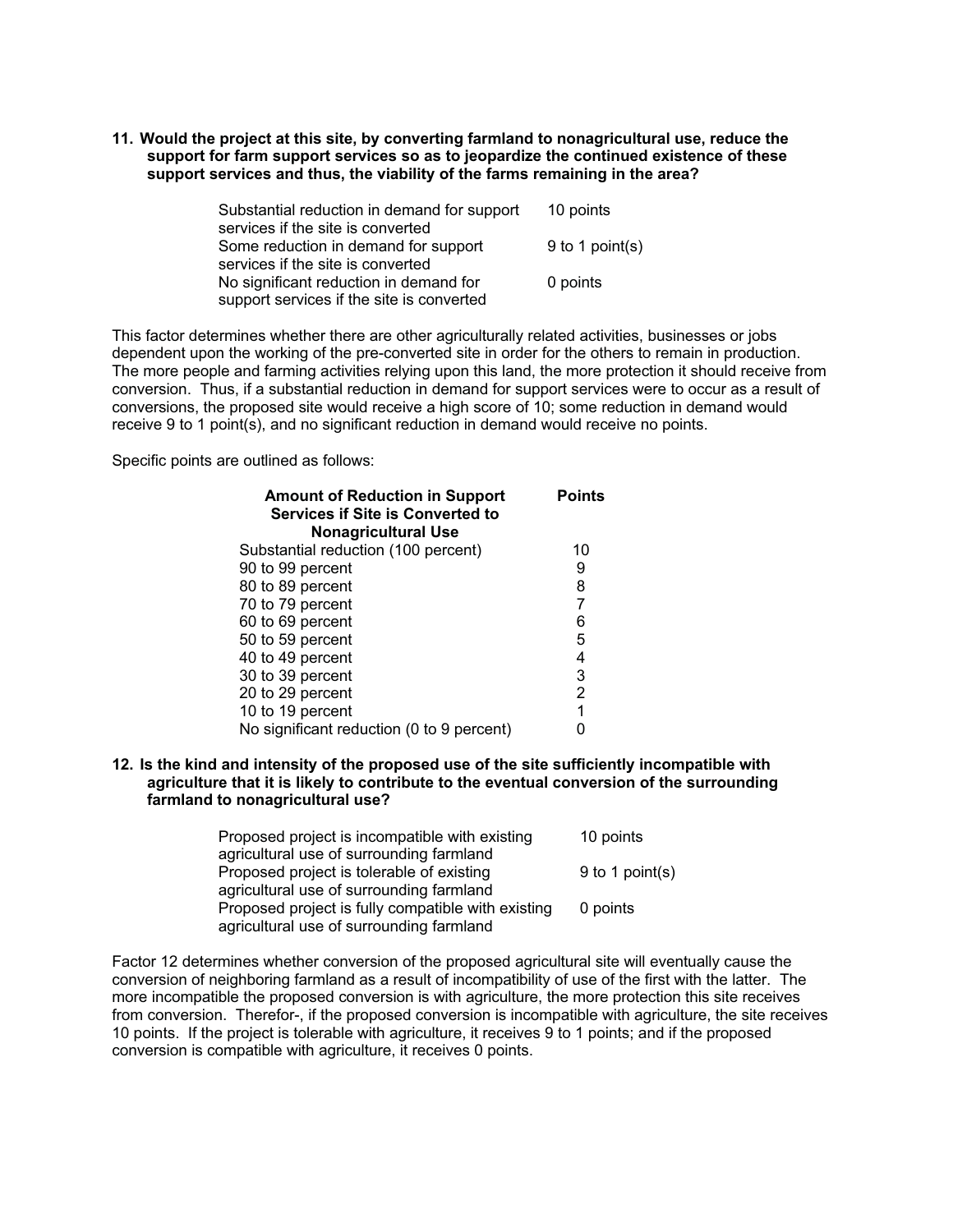# **CORRIDOR - TYPE SITE ASSESSMENT CRITERIA**

The following criteria are to be used for projects that have a linear or corridor - type site configuration connecting two distant points, and crossing several different tracts of land. These include utility lines, highways, railroads, stream improvements, and flood control systems. Federal agencies are to assess the suitability of each corridor-type site or design alternative for protection as farmland along with the land evaluation information.

For Water and Waste Programs, corridor analyses are not applicable for distribution or collection networks. Analyses are applicable for transmission or trunk lines where placement of the lines are flexible.

- (1) How much land is in nonurban use within a radius of 1.0 mile form where the project is intended?
	- (2) More than 90 percent (3) 15 points<br>
	(4) 90 to 20 percent (5) 14 to 1 point(s).
	- $(4)$  90 to 20 percent
	- (6) Less than 20 percent (7) 0 points
- 
- 
- (2) How much of the perimeter of the site borders on land in nonurban use?

|  | (3) More than 90 percent |  | $(4)$ 10 point(s) |
|--|--------------------------|--|-------------------|
|  |                          |  |                   |

- (5) 90 to 20 percent (6) 9 to 1 points
- (7) less than 20 percent (8) 0 points
- (3) How much of the site has been farmed (managed for a scheduled harvest or timber activity) more than five of the last 10 years?

| (4) More than 90 percent | $(5)$ 20 points        |
|--------------------------|------------------------|
| $(6)$ 90 to 20 percent   | $(7)$ 19 to 1 point(s) |
| (8) Less than 20 percent | $(9)$ 0 points         |

(4) Is the site subject to state or unit of local government policies or programs to protect farmland or covered by private programs to protect farmland?

| Site is protected     | 20 points |
|-----------------------|-----------|
| Site is not protected | 0 points  |

(5) Is the farm unit(s) containing the site (before the project) as large as the average - size farming unit in the County? (Average farm sizes in each county are available from the NRCS field offices in each state. Data are from the latest available Census of Agriculture, Acreage of Farm Units in Operation with \$1,000 or more in sales.)

> As large or larger 10 points Below average deduct 1 point for each 5 percent below the average, down to 0 points if 50 percent or more below average 9 to 0 points

(6) If the site is chosen for the project, how much of the remaining land on the farm will become nonfarmable because of interference with land patterns?

| Acreage equal to more than 25 percent of     | 25 points        |
|----------------------------------------------|------------------|
| acres directly converted by the project      |                  |
| Acreage equal to between 25 and 5 percent of | 1 to 24 point(s) |
| the acres directly convened by the project   |                  |
| Acreage equal to less than 5 percent of the  | 0 points         |
| acres directly converted by the project      |                  |